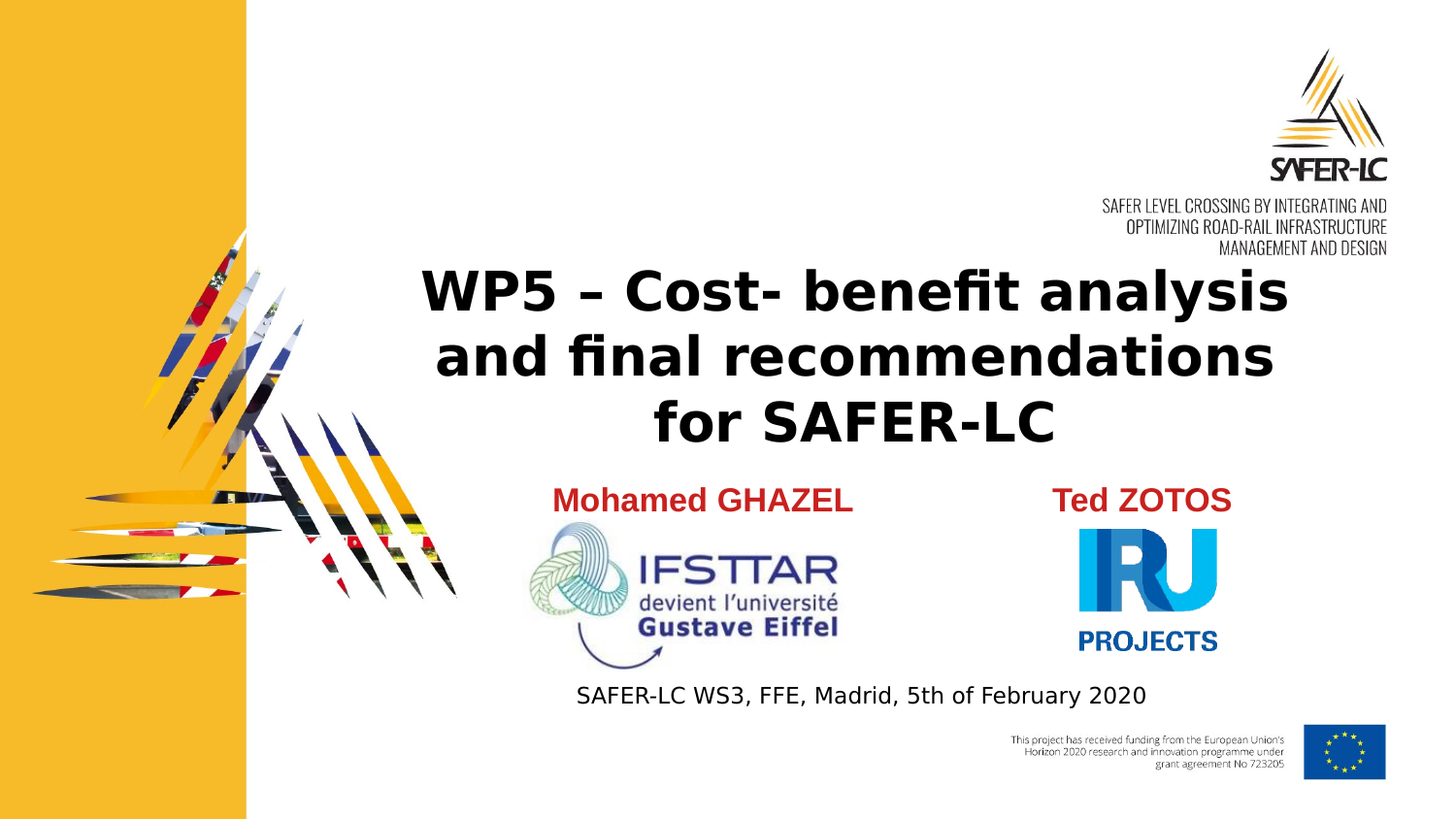#### **WP5 – Overview**



- **Duration**:  $MG \rightarrow M36$
- **Leader**: IFSTTAR
- **Contributors**: All

|  | UIC NTNU   <b>IFSTTAR</b>   CERTH-   Train   GLS   COM |     |     |  | IRU SNCF |
|--|--------------------------------------------------------|-----|-----|--|----------|
|  |                                                        | HIT | ose |  |          |
|  |                                                        |     |     |  |          |

#### **Objectives**

- Establish a comprehensive C/B analysis method to assess the developed solutions, while taking into account various aspects:
	- Economical
	- Social
	- Environmental
- Issue a concise set of recommendations pertaining to:
	- Technical specifications
	- Human processes
	- Oraganizational and legal frameworks
	- $=$  =  $\triangleright$  Implementation of the solutions  $+$  Feed into future international standard in rail and road → Safer LX

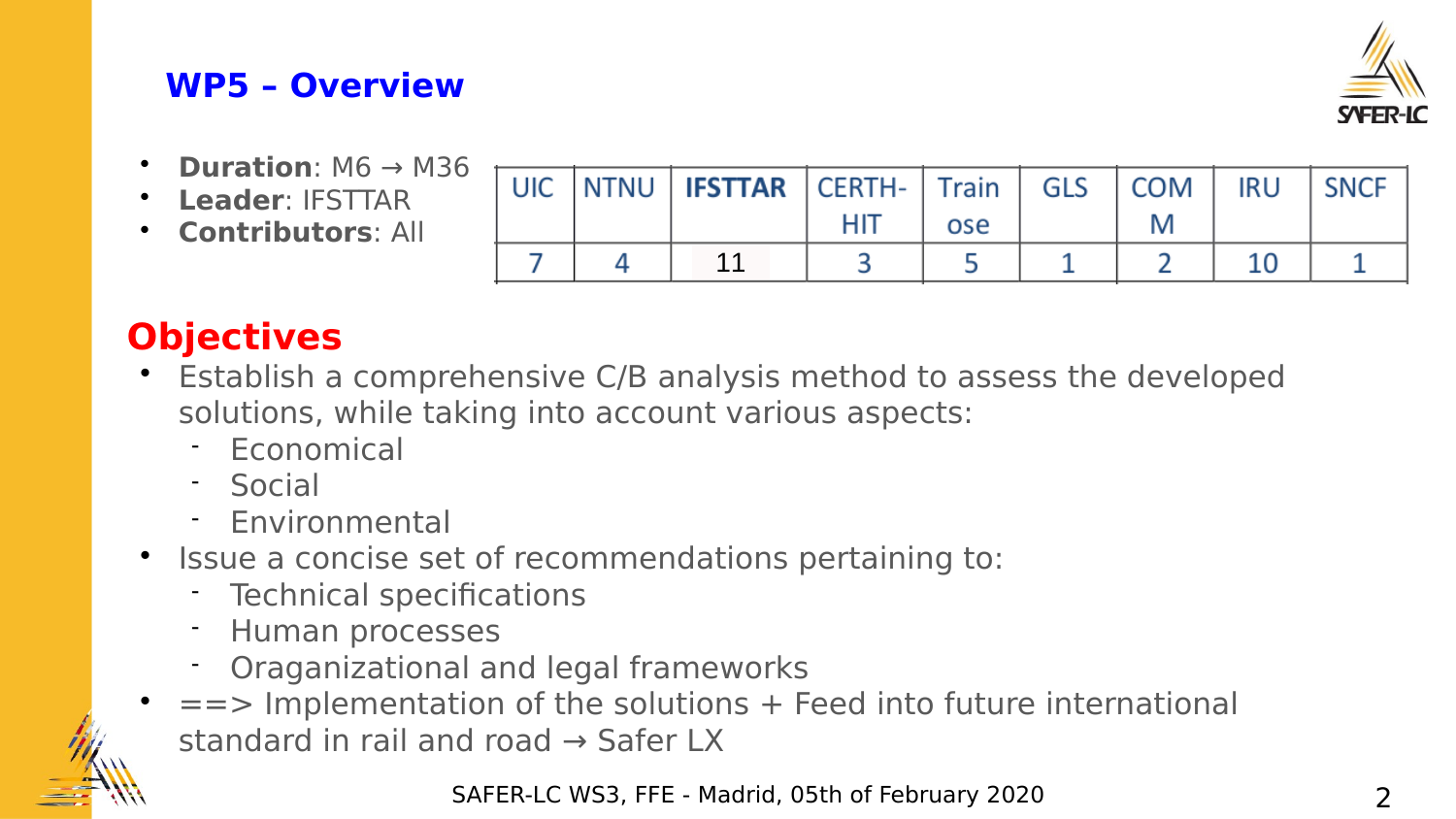#### **WP5 – Work description**

**Task 5.1:** Harmonised Cost Benefit Analysis approach (M6 – M27)

- Leader: IFSTTAR
- Participants: UIC, CERTH-HIT, TRAINOSE, IRU
	- -Investigate Cost Benefit Analysis techniques related to safety in railway sector
	- Suggest a harmonised approach based on the results of WP4

**Task 5.2:** Business Models for the deployment of the suggested solutions (M8 – M32)

- Leader: IRU
- Participants: CERTH-HIT, IFSTTAR, UIC, TRAINOSE, COMM
	- Evaluate the elaborated solutions by means of business models + consider some case studies to perform the assessment

#### **Task 5.3:** Recommendations and guidelines (M24 – M36)

- Leader: UIC
- Participants: NTNU, IFSTTAR, TRAINOSE, CERTH-HIT, COMM, SNCF, GLS, IRU
	- Provide a synthesis of the SAFER-LC recommendations on technical specifications, human processes, and on the organizational and legal framework regarding the deployment of the developed solutions  $\Rightarrow$  Meet the latest cooperative standards on technical specifications and human processes, but also on the organizational and legal framework





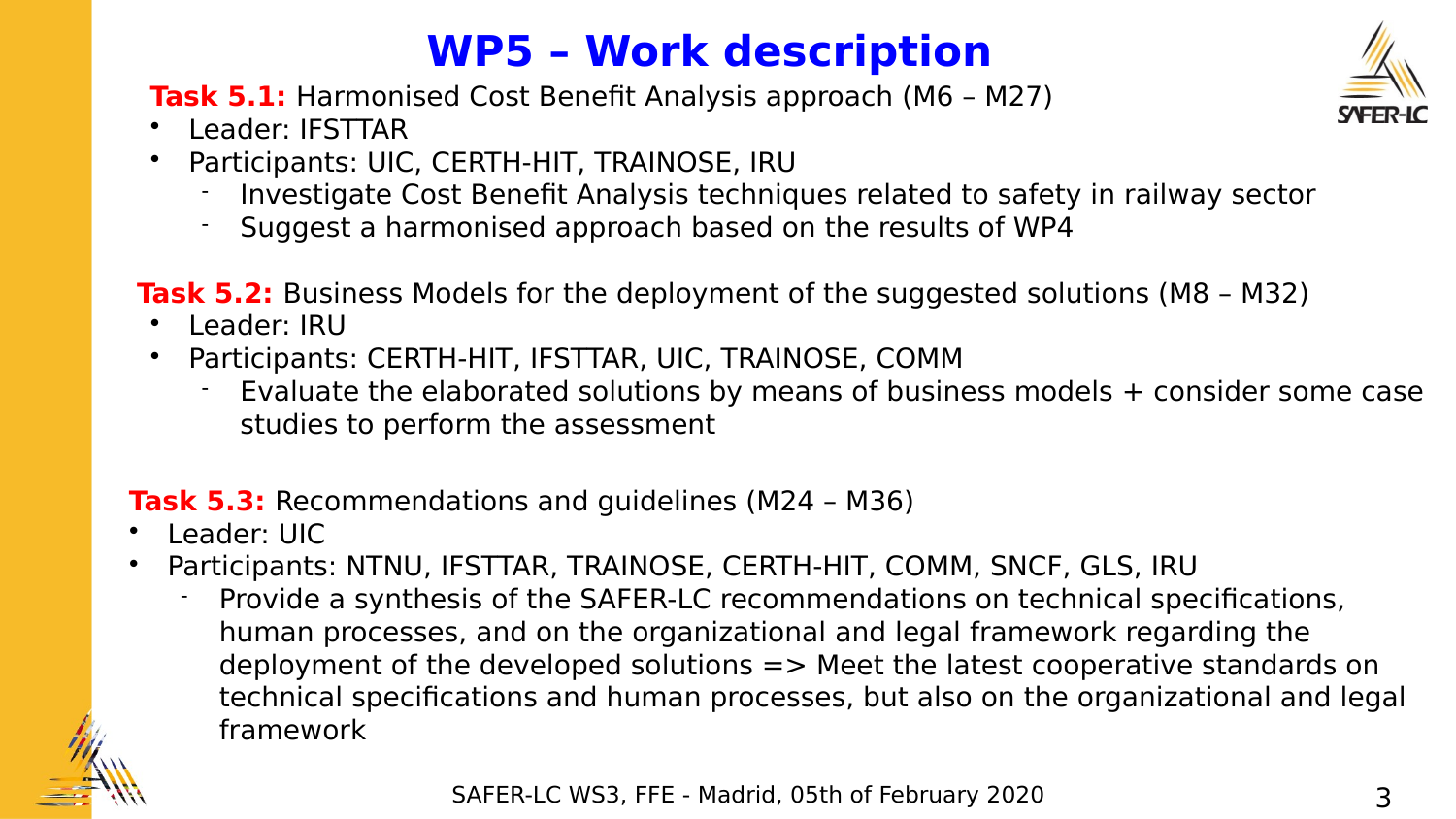#### **WP5 – Deliverables**



- D5.1. Adopted cost-benefit analysis approach **IFSTTAR**
- D5.2. Proposal of standards for data interoperability and communication **– NTNU**
- D5.3. Business models for safer LC innovative solutions  **IRU**
- D5.4. Recommendations for national policy and regulations regarding the LC from the infrastructure point of view **- UIC**

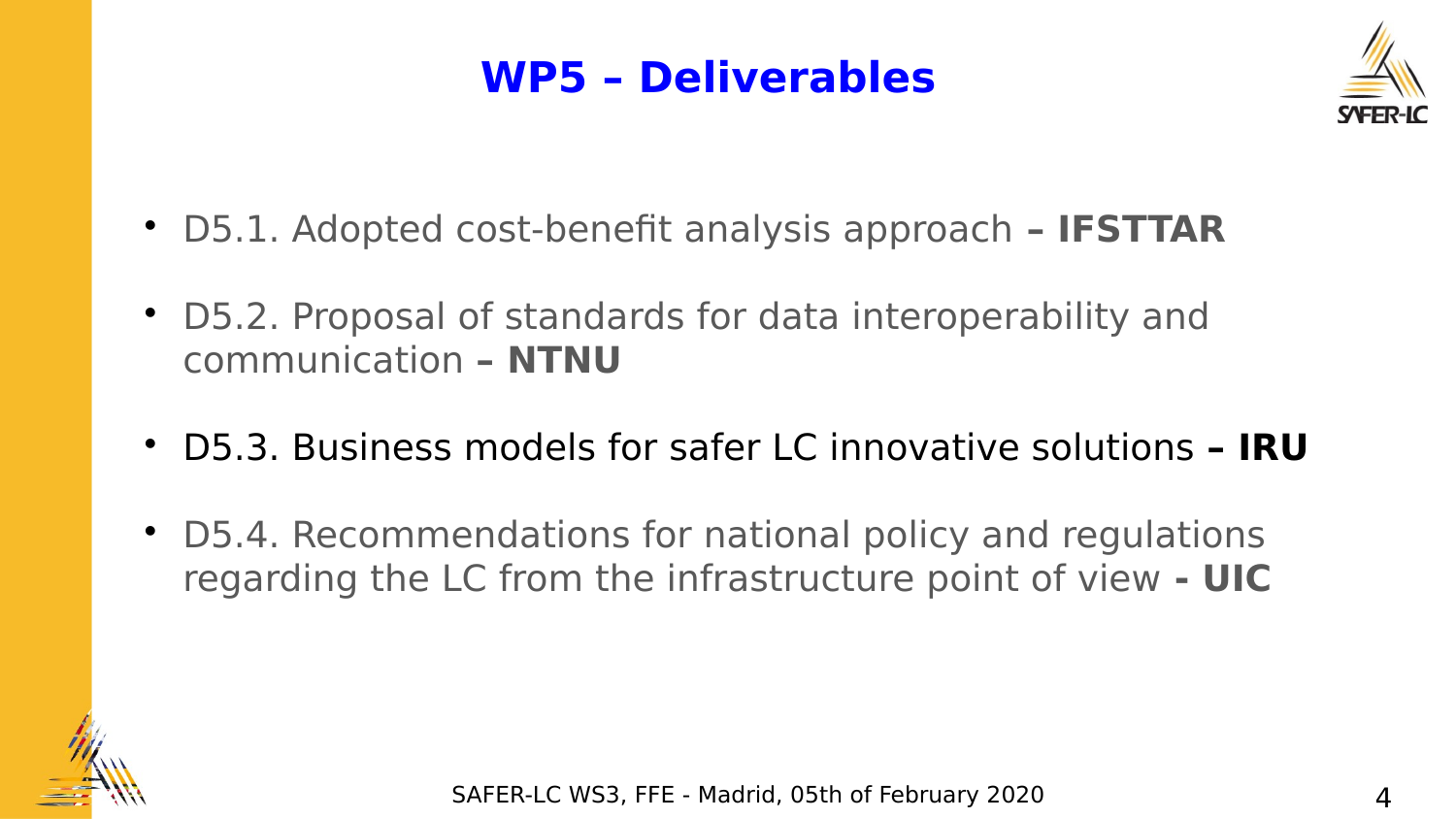

## **Developing a harmonized Cost-Benefit Analysis method**



SAFER-LC WS3, FFE - Madrid, 05th of February 2020 5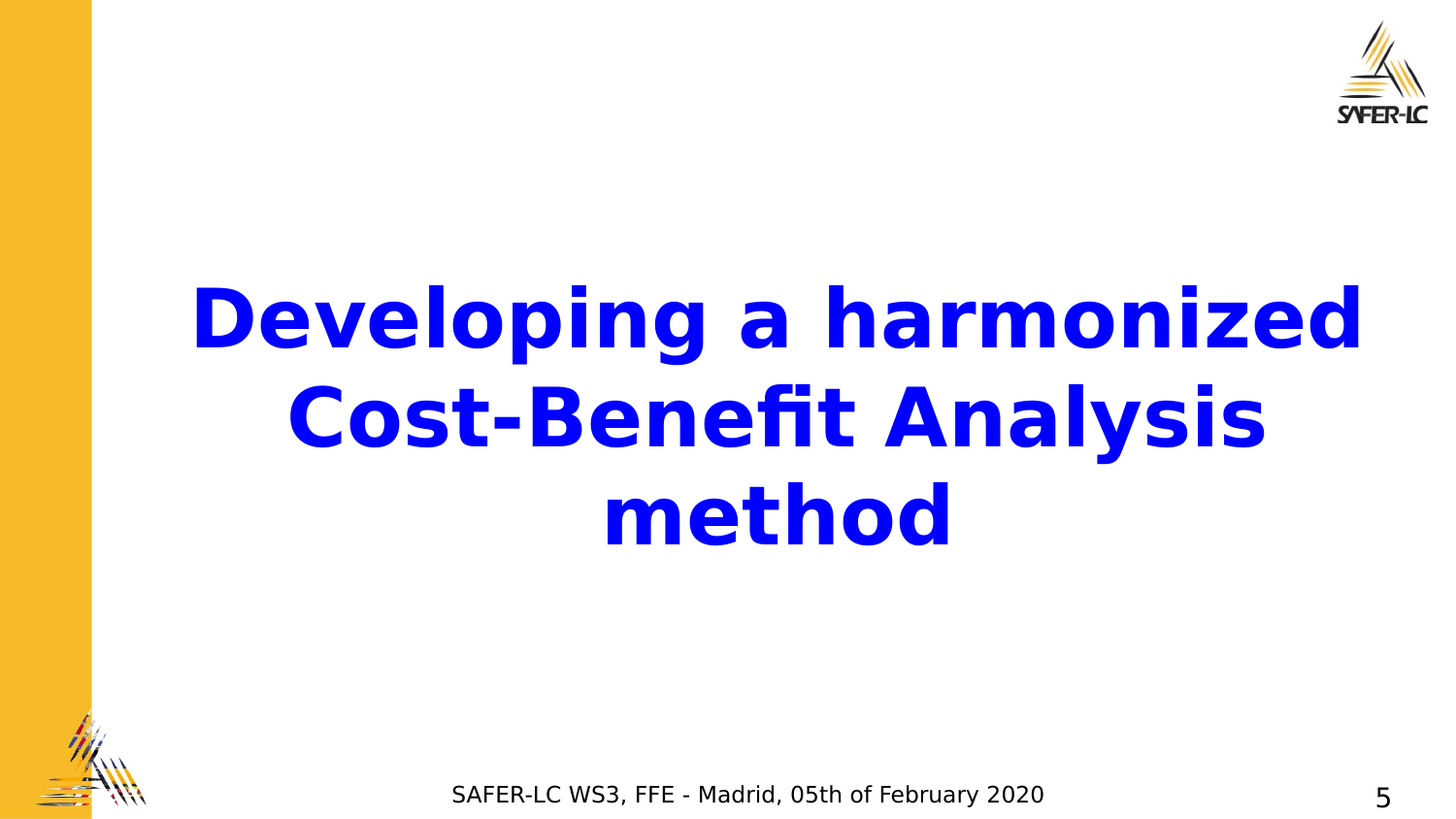#### **Developing a harmonized Cost-Benefit Analysis method (1)**



#### **CBA - Definition**

A systematic process for calculating and comparing the benefits and costs of several projects/criteria/decisions or government policy.

#### **Purpose**

- To determine if it is a judicious investment/decision (justification/ feasibility)
- To provide a reference for comparing projects / criteria / decisions
- $\bullet ==$  offering a basis for a rational decision-making

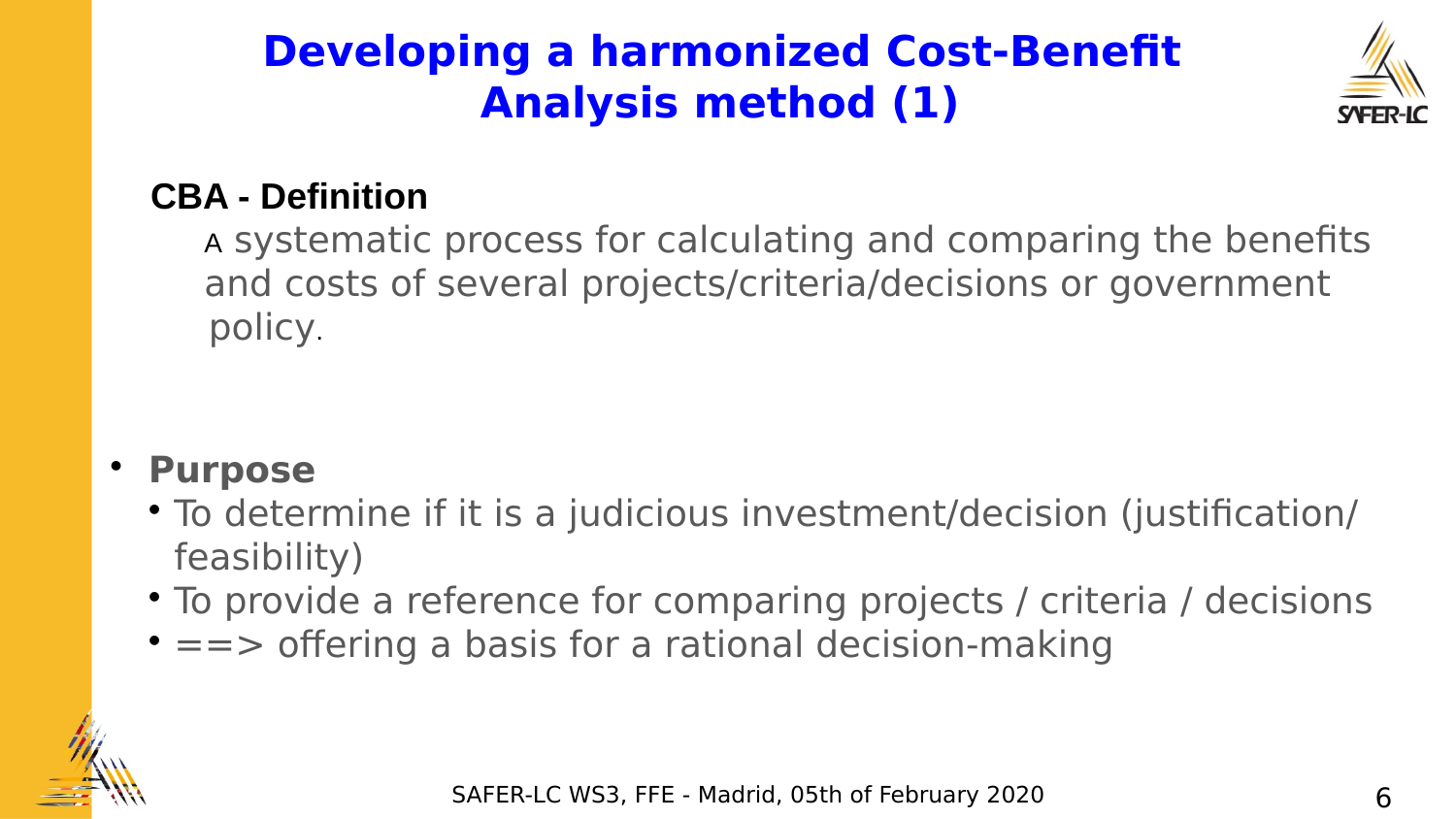## **Developing a harmonized Cost-Benefit Analysis method (2)**



#### **In practice**

 comparing the total expected cost of each option against the total expected benefits: do the benefits outweigh the costs, and by how much?

**Σ benefits Σ costs CBR= ------------------**

#### **Aim**

- Identifying alternatives
- Defining alternatives in a way that allows fair comparison.
- Adjusting for occurrence of costs and benefits at different times.
- Calculating monetary values for items that are not usually expressed in money.
- Coping with uncertainty in the data.
- Summing up a complex pattern of costs and benefits to guide decision-making.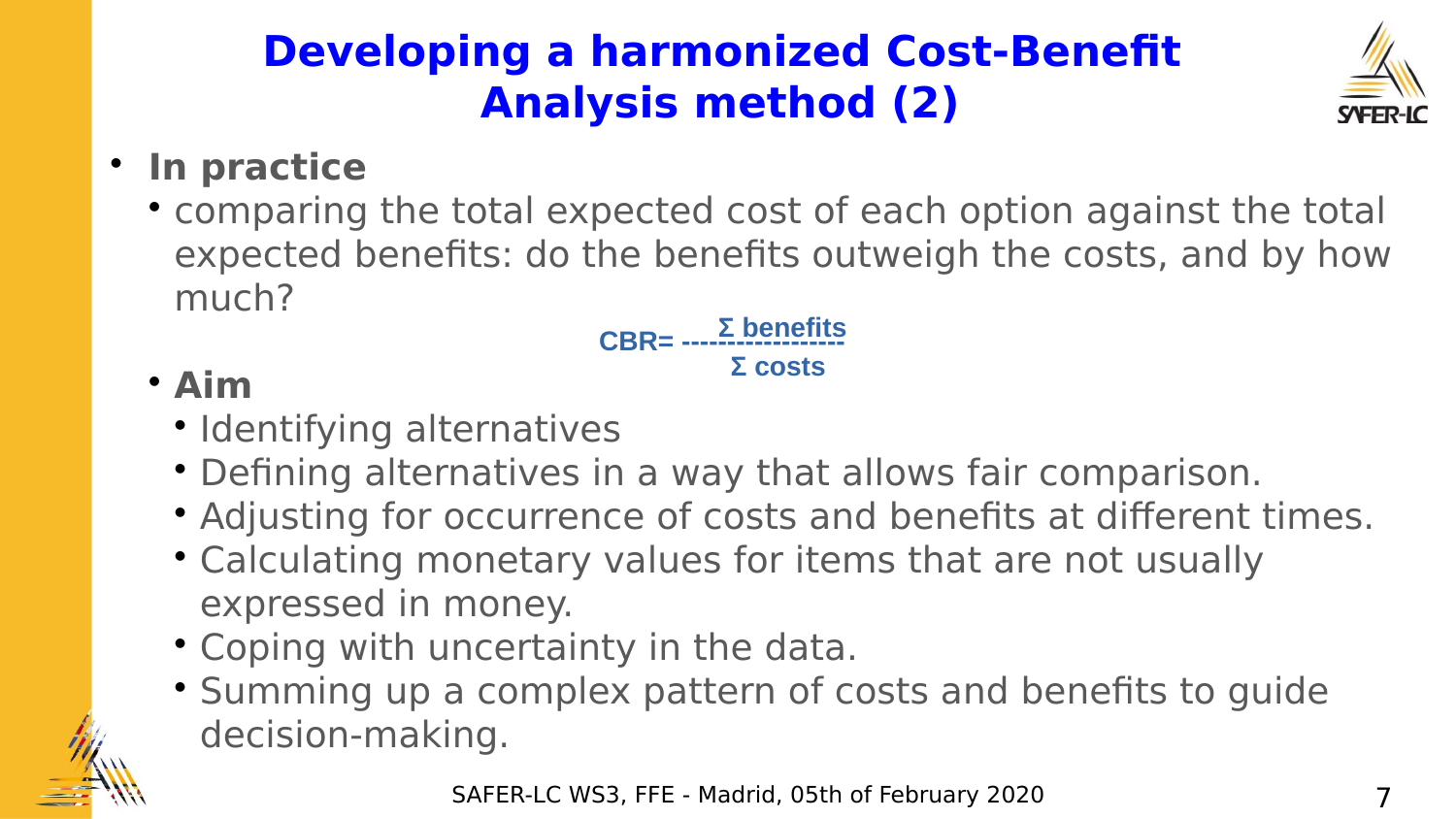## **Developing a harmonized Cost-Benefit Analysis method (3)**



#### **Approach**

- State of the art regarding C/B analysis, particularly in railways Analysis of relevant projects
- Comparison Cost-benefit Analysis (CBA) vs. Cost-Benefit Effectiveness (CBE): adequacy/relevance to our context
- Investigation of the economic aspects of safety at LXs
	- Investigation of all the cost and benefit types w.r.t. LX safety
- Identification of relevant indicators: NPV, IRR, CBR
- A questionnaire based survey regarding CBA
- Proposing the CBA harmonized method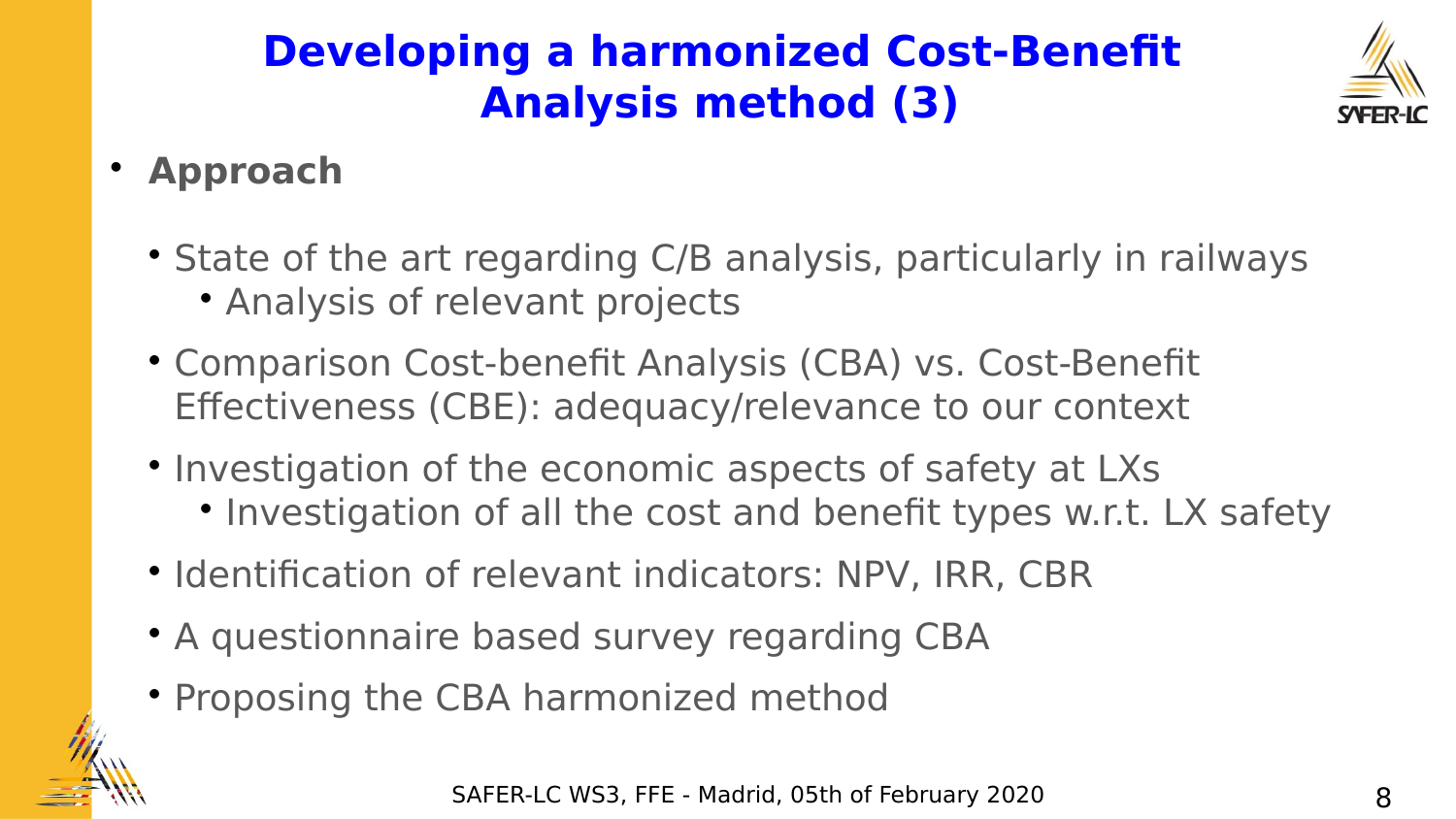## **CBA – Aspects which usually are not monetarized**



- Ease in terms of implementation;
- Ease in terms of use;
- Reputation of railways;
- Effects on the environment;
- Customer satisfaction with the railway safety;
- Capacity performance;
- The possibilities of by-passing the system;
- Maturity degree of the technology
- Privacy issues regarding the collected data
- Effects on the surrounding / other stakeholders
- Availability of the solution (used components)
- Certification procedures (necessary delays, etc.)
- Impact on the LC operation (closing duration, etc.)
- Acceptability by users.

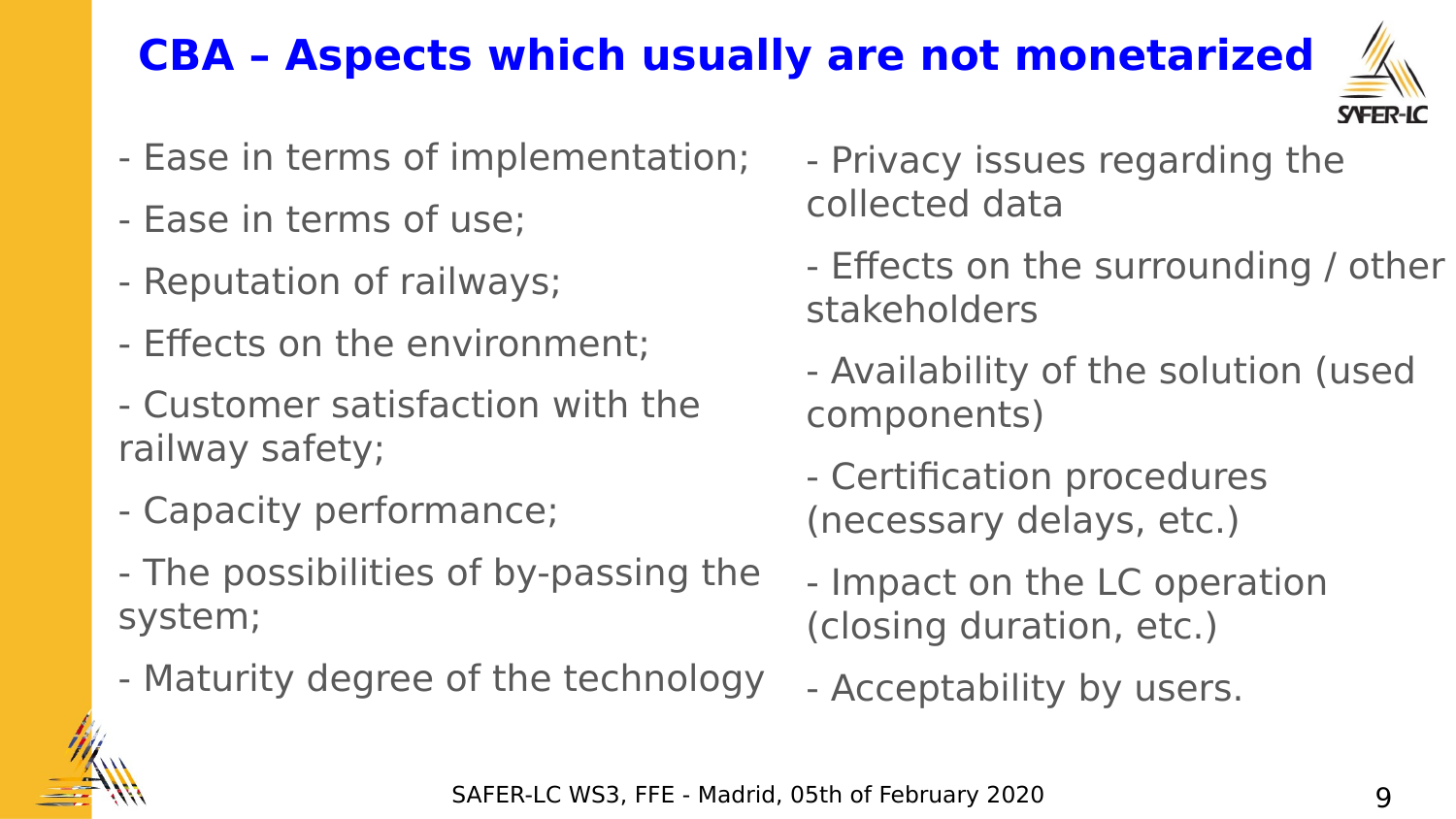#### **CBA – Specific relevant aspects (1)**

- **Life cost as a factor in the CBA** 
	- Value of Preventing a Casualty (VPC) is composed of [ERA 2015]:
	- 1) Value of safety per se: Willingness to Pay (WTP) values based on stated preference studie carried out in the Member State for which they are applied.
	- 2) Direct and indirect economic costs: cost values appraised in the Member State, composed of:
		- - medical and rehabilitation costs,
		- - legal court cost, cost for police, private crash investigations, emergency service and administrative costs of insurance,
		- production losses: value to society of goods and services that could have been produced by the person if the accident had not occurred.

| <b>Country</b>  | <b>Fatality</b> | <b>Severe injury</b> | <b>Slight injury</b> |
|-----------------|-----------------|----------------------|----------------------|
| Austria         | 2,395,000       | 327,000              | 25,800               |
| <b>Belgium</b>  | 2,178,000       | 330,400              | 21,300               |
| <b>Bulgaria</b> | 984,000         | 127,900              | 9,800                |

**Examples** of data



#### → Country specific value vs. EU averaged value?

SAFER-LC WS3, FFE - Madrid, 05th of February 2020 10 10

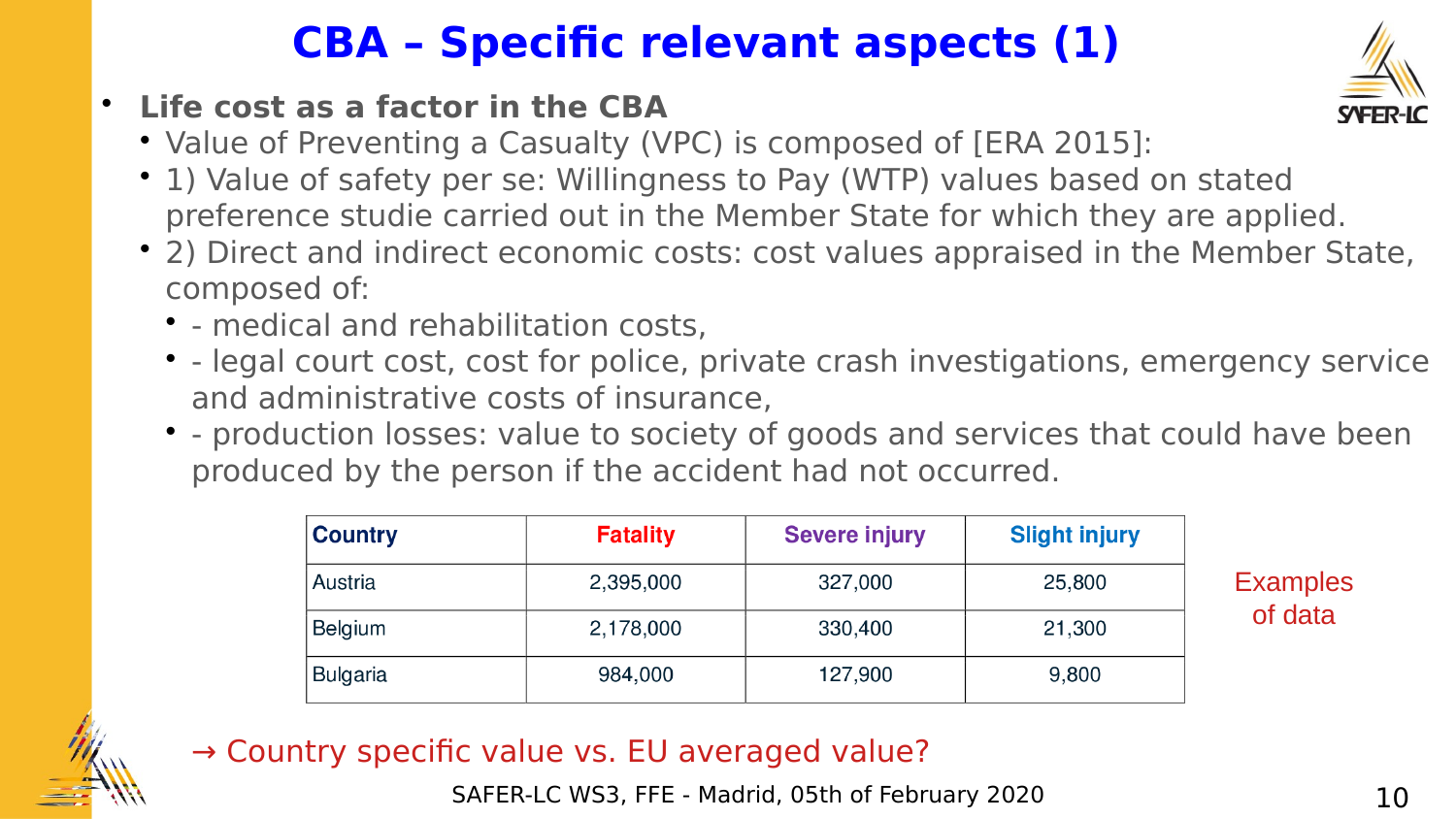#### **CBA – Specific relevant aspects (2)**

#### **Values of time for estimating cost of delays**



- EC Directive 2009/149/EC estimates delay costs for an accident based on the information of its real duration as follows:
- $\cdot$  VT = monetary value of travel time savings
- Value of time for a passenger of a train (an hour):
- $\cdot$  VTP = [VT of work passengers]\*[Average percentage of work passengers per year] + [VT of non-work passengers]\*[Average percentage of non-work passengers per year]
- VT measured in € per passenger per hour
- Value of time for a freight train (an hour)
- VTF = [VT of freight trains]\*[(Tonne-Km)/(Freight Train-Km)]
- VT is measured in € per freight tonne per hour
- Average number of tonnes of goods carried per train in one year = (Tonne-Km)/(Freight Train-Km)
- CM = Cost of 1 minute of delay of a train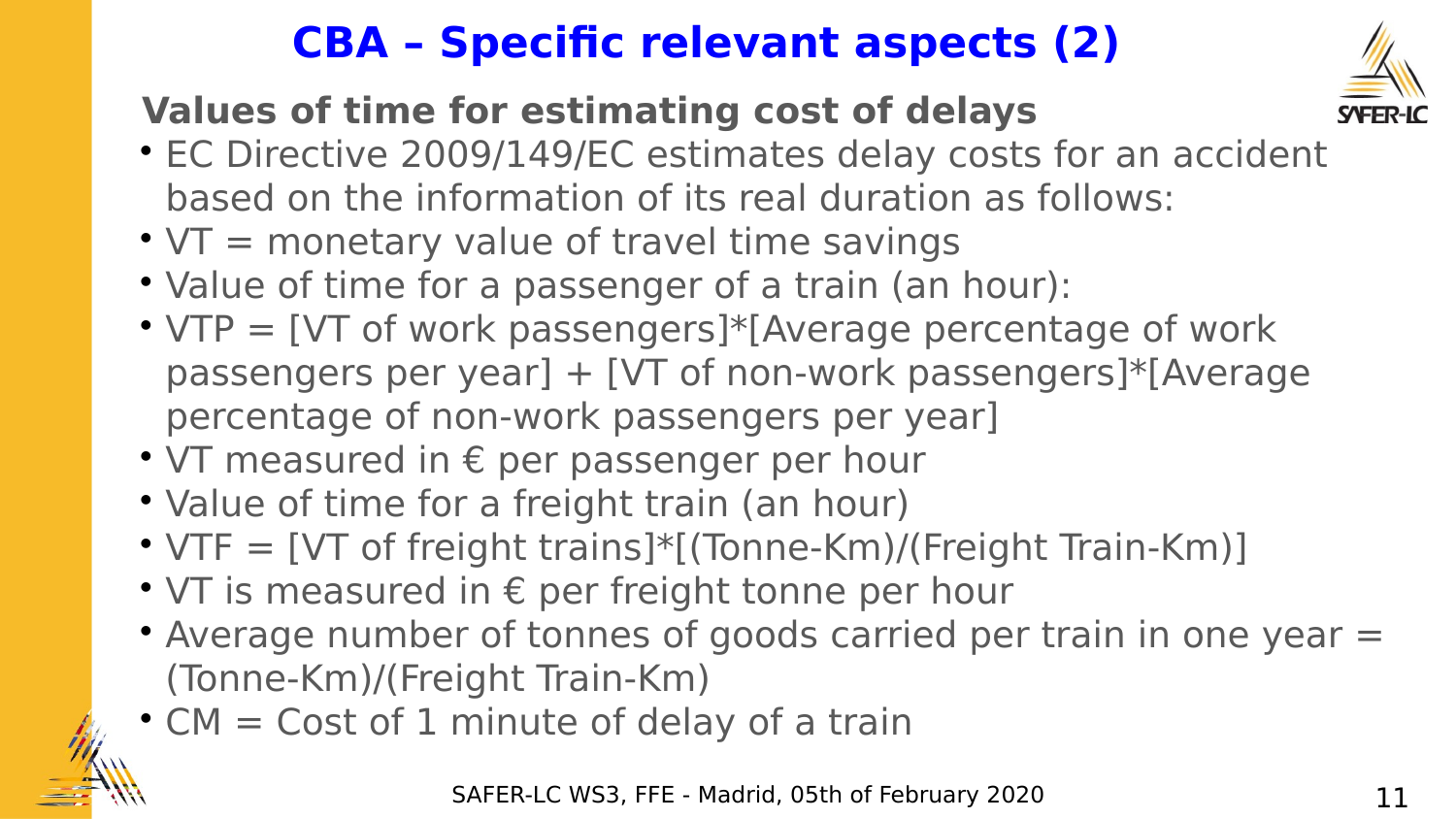### **CBA – Specific relevant aspects (3)**



#### **Values of time for estimating cost of delays**

- Passenger train: CMP = K1\*(VTP/60)\*[(Passenger-Km)/(Passenger Train-Km)]
- Average number of passengers per train in one year = (Passenger-Km)/(Passenger Train-Km)
- Freight train:  $CMF = K2* (VTF/60)$
- Factors K1 and K2 are between the value of time and the value of delay, as estimated by
- stated preference studies, to take into account the fact that the time lost as a result of delays is
- perceived significantly more negative than normal travel time.
- Cost of delays upon the occurrence of an accident = CMP\*(Minutes of delay of passenger trains) +
- CMF\* (Minutes of delay of freight trains)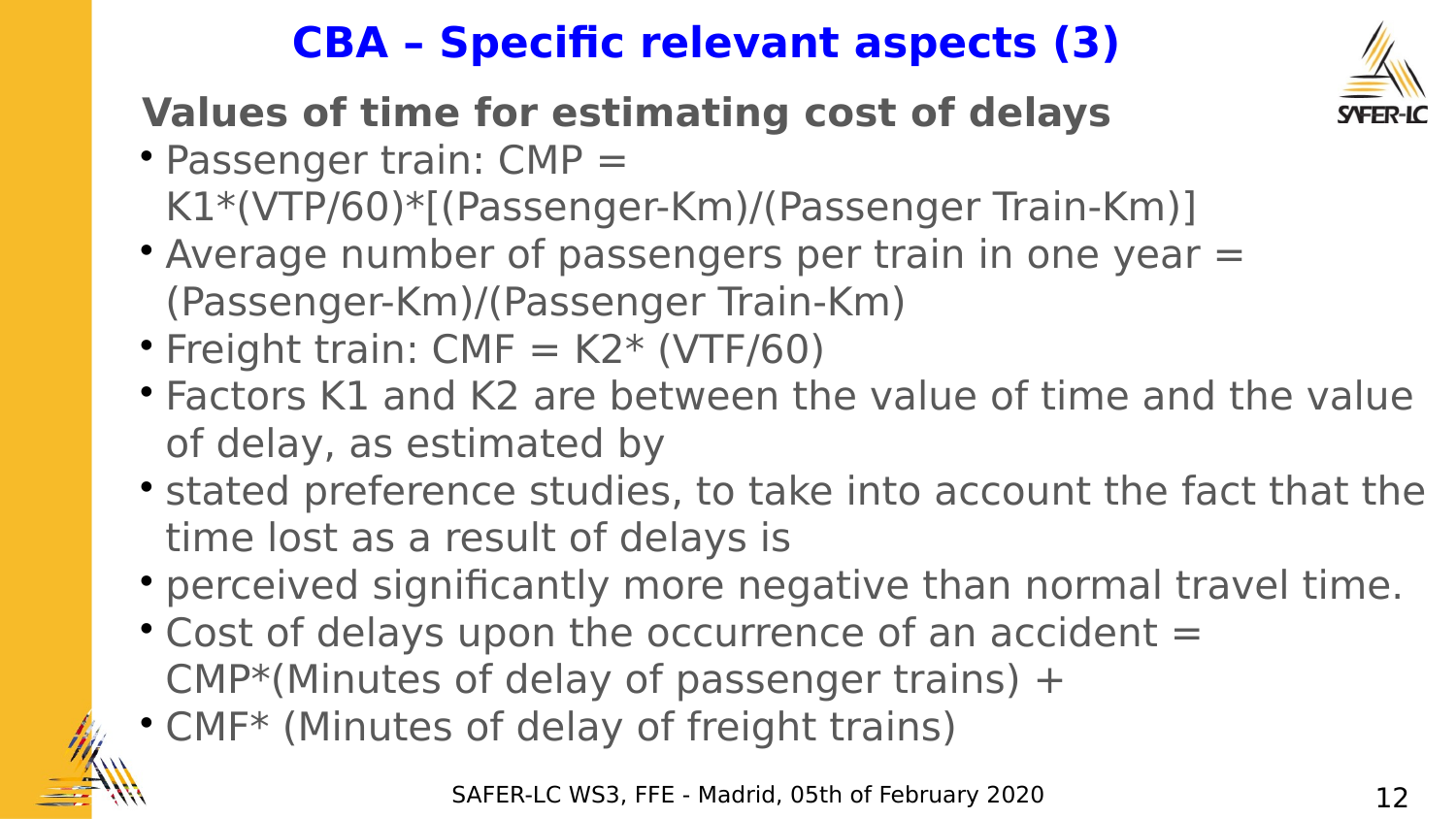#### **CBA – Specific relevant aspects (4)**

#### **Values of time for estimating cost of delays**



Work passenger trips - VT (2002 in  $\epsilon$  per passenger per hour)

| <b>Country</b>        | <b>Work</b> |                            |
|-----------------------|-------------|----------------------------|
| Austria               | 28.40       |                            |
| <b>Belgium</b>        | 27.44       |                            |
| Cyprus                | 21.08       |                            |
| <b>Czech Republic</b> | 14.27       |                            |
| Denmark               | 31.54       | <b>Examples</b><br>of data |
| Estonia               | 12.82       |                            |
| Finland               | 28.15       |                            |
| France                | 27.70       |                            |
| Germany               | 27.86       |                            |
| Greece                | 19.42       |                            |

Table 4: Freight trips VT (2002 in  $\epsilon$  per freight tonne per hour)

|                       | Per tonne of freight carried |      |  |  |
|-----------------------|------------------------------|------|--|--|
| <b>Country</b>        | Road                         | Rail |  |  |
| Austria               | 3.37                         | 1.38 |  |  |
| Belgium               | 3.29                         | 1.35 |  |  |
| Cyprus                | 2.73                         | 1.12 |  |  |
| <b>Czech Republic</b> | 2.06                         | 0.84 |  |  |
| <b>Denmark</b>        | 3.63                         | 1.49 |  |  |
| Estonia               | 1.90                         | 0.78 |  |  |
| Finland               | 3.34                         | 1.37 |  |  |
| France                | 3.32                         | 1.36 |  |  |
| Germany               | 3.34                         | 1.37 |  |  |
| Greece                | 2.55                         | 1.05 |  |  |
|                       |                              |      |  |  |



SAFER-LC WS3, FFE - Madrid, 05th of February 2020 13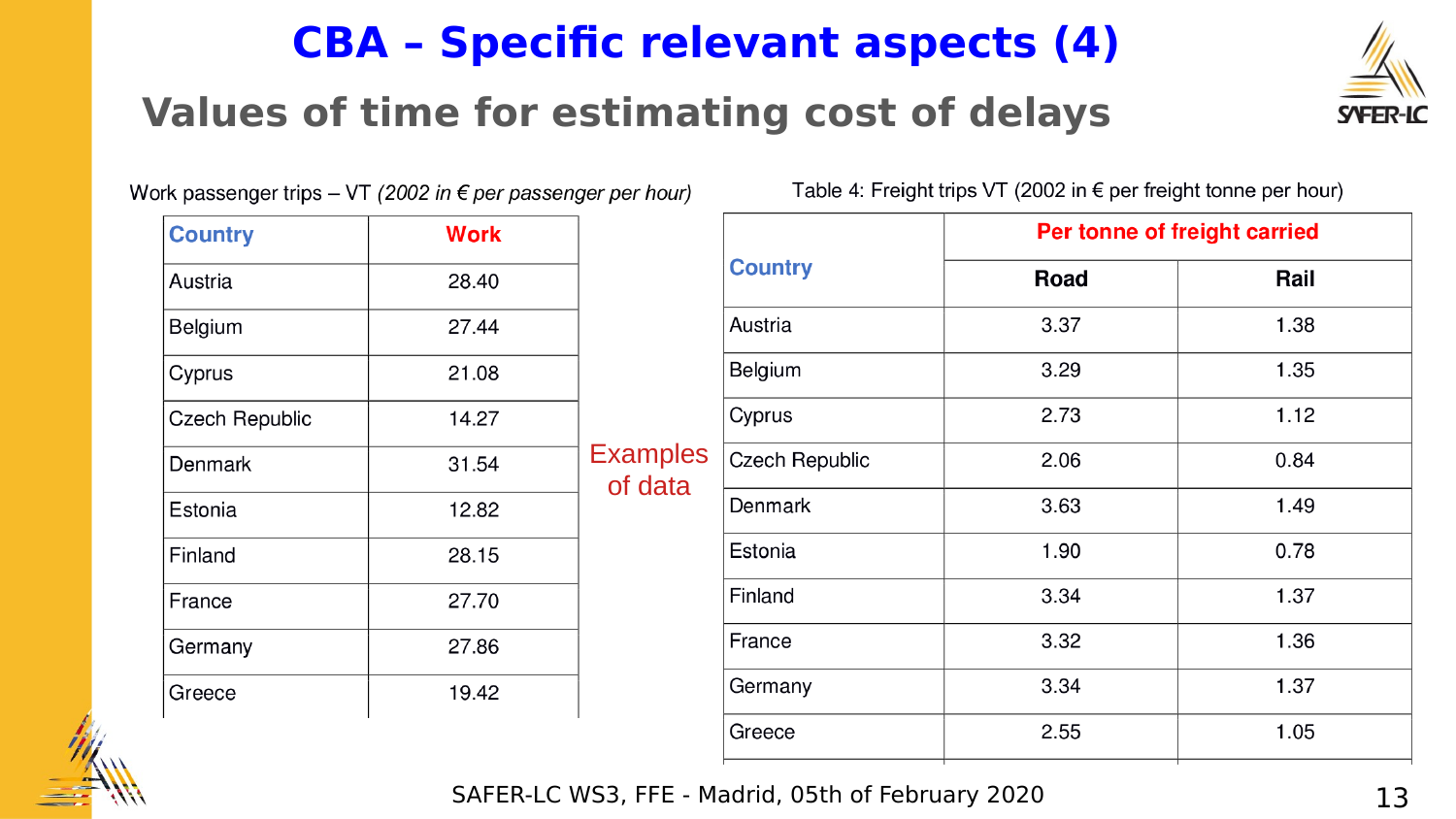#### SAFER-LC WS3, FFE - Madrid, 05th of February 2020 14

#### **CBA – Specific relevant aspects (5)**

#### **Cost of damages to environment**

#### **Main cases:**

- Pollution of an area by liquid, solid or gas release of goods.
- Material damages to an area (e.g. trees pulled down by rolling stock in motion)
- Fires in an area inside or outside the railway premises (e.g. fires of trees caused by rolling stock in motion).

Table 5. Cost in EUR per m3 of soil/water polluted (2008)

| <b>Country</b>        | <b>Value (in 2008)</b> |
|-----------------------|------------------------|
| Austria               | 45.71                  |
| Belgium               | 43.55                  |
| <b>Bulgaria</b>       | 6.20                   |
| <b>Channel Tunnel</b> | 40.04                  |
| <b>Czech Republic</b> | 19.96                  |
| Germany               | 40.58                  |
| Denmark               | 57.71                  |
| Estonia               | 16.45                  |



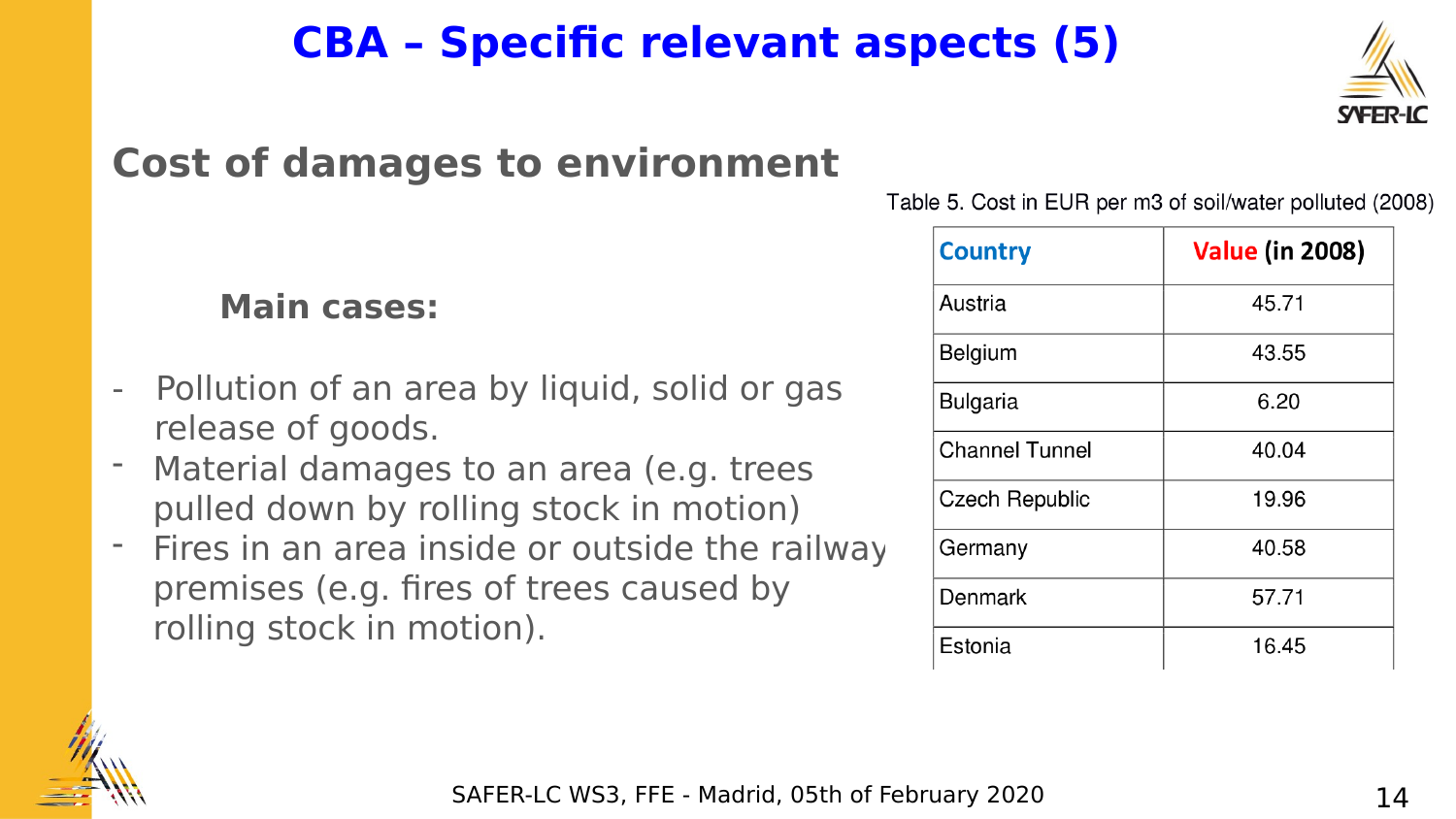

## **Developing Business models for the SAFER-LC solutions**



SAFER-LC WS3, FFE - Madrid, 05th of February 2020 15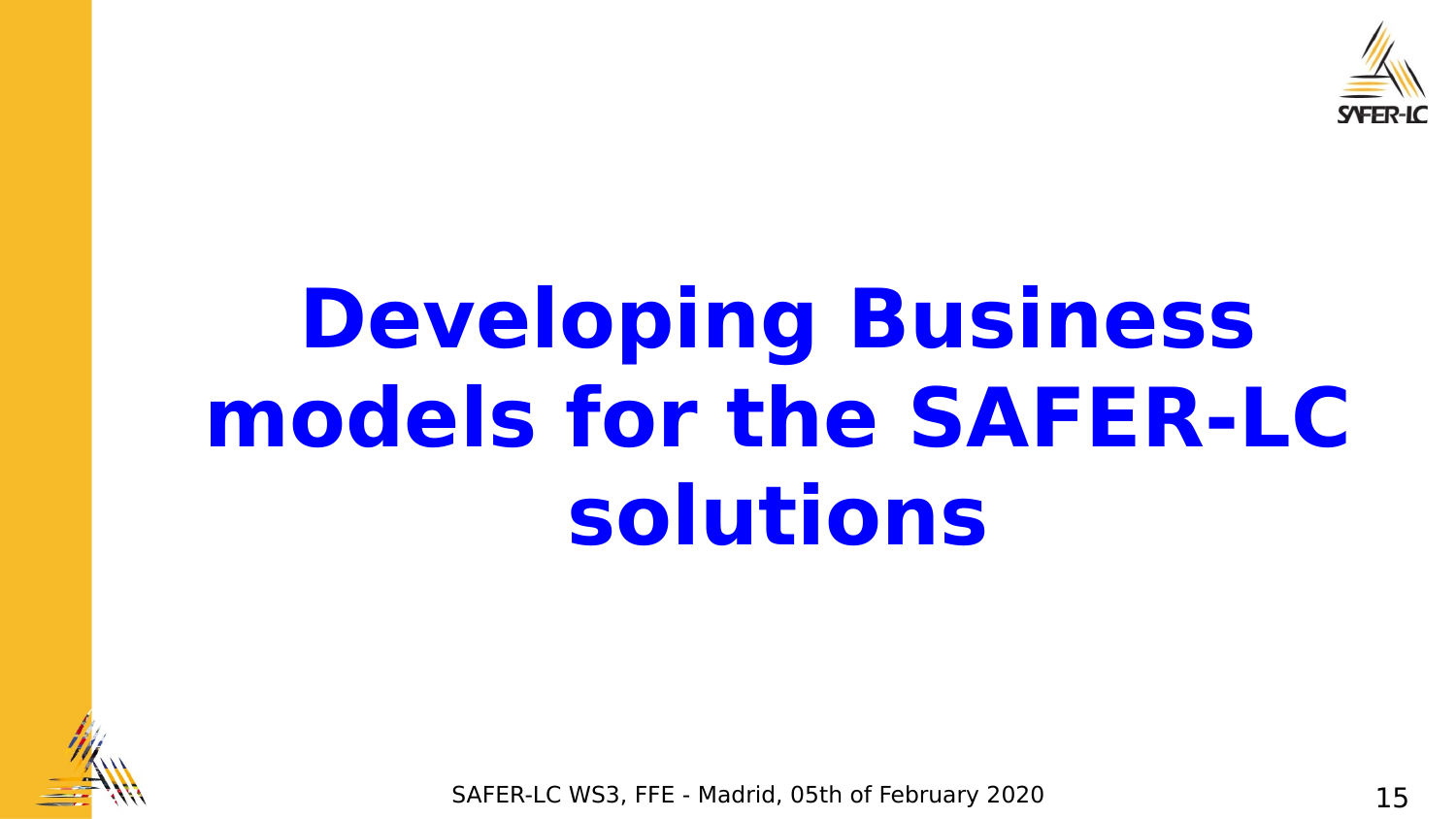## **Business Model Techniques**

37 different Business Model techniques have been identified

Which ones can present SAFER-LC's BM??









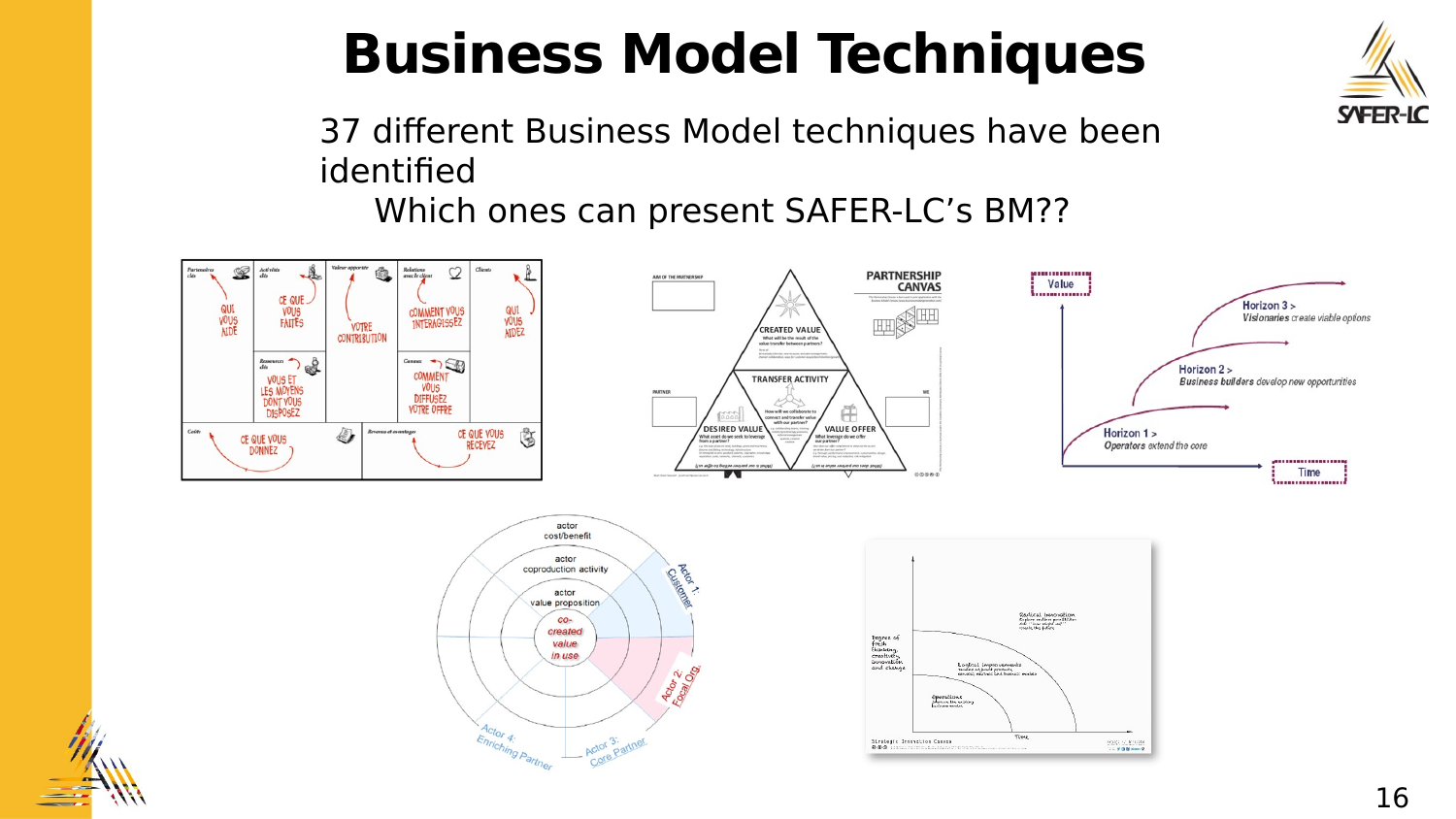



![](_page_16_Picture_3.jpeg)

#### Collaboration continuation after project-life?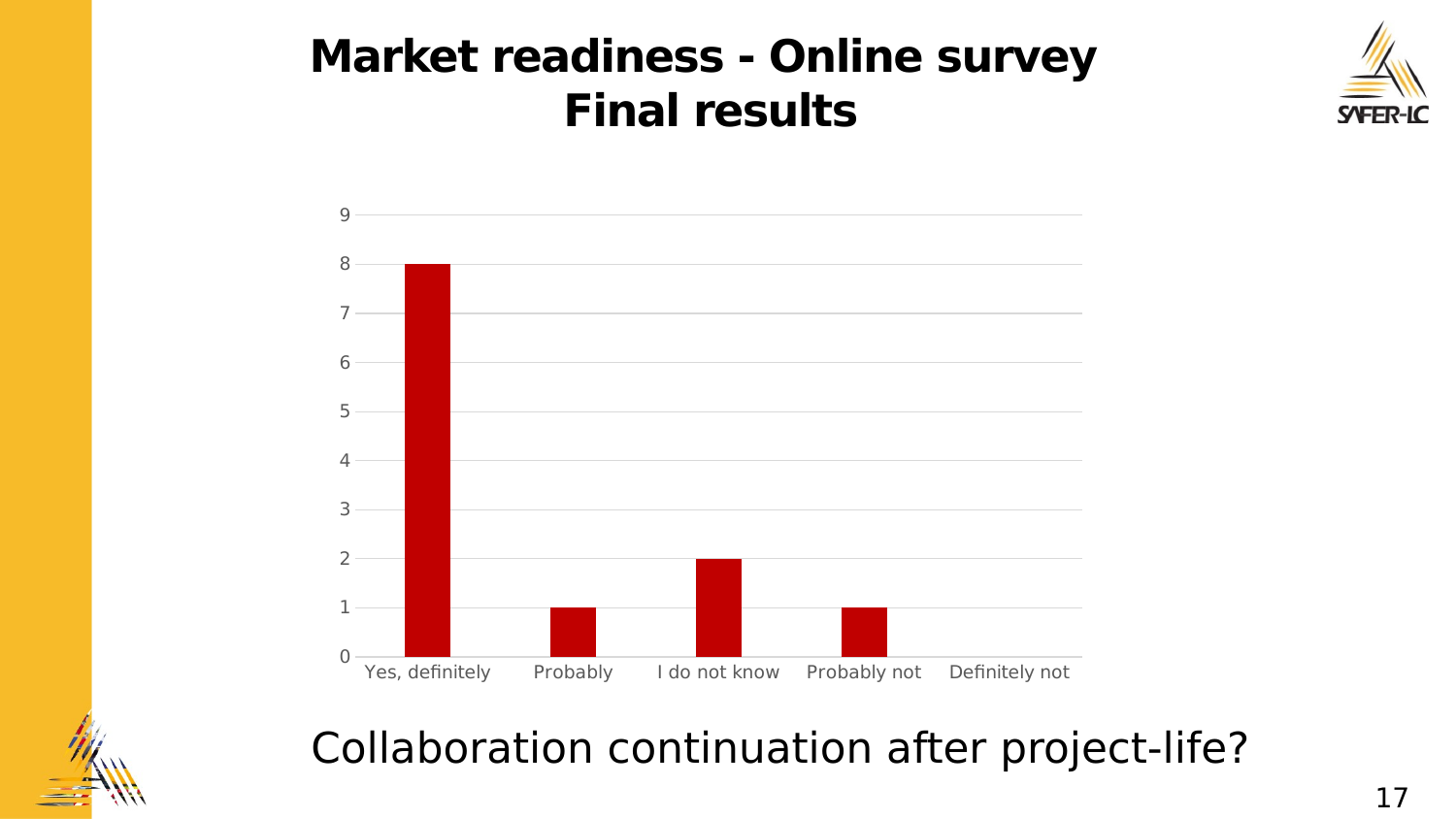![](_page_17_Picture_1.jpeg)

![](_page_17_Figure_2.jpeg)

![](_page_17_Picture_3.jpeg)

Benefited from the solution as end-users?  $_{18}$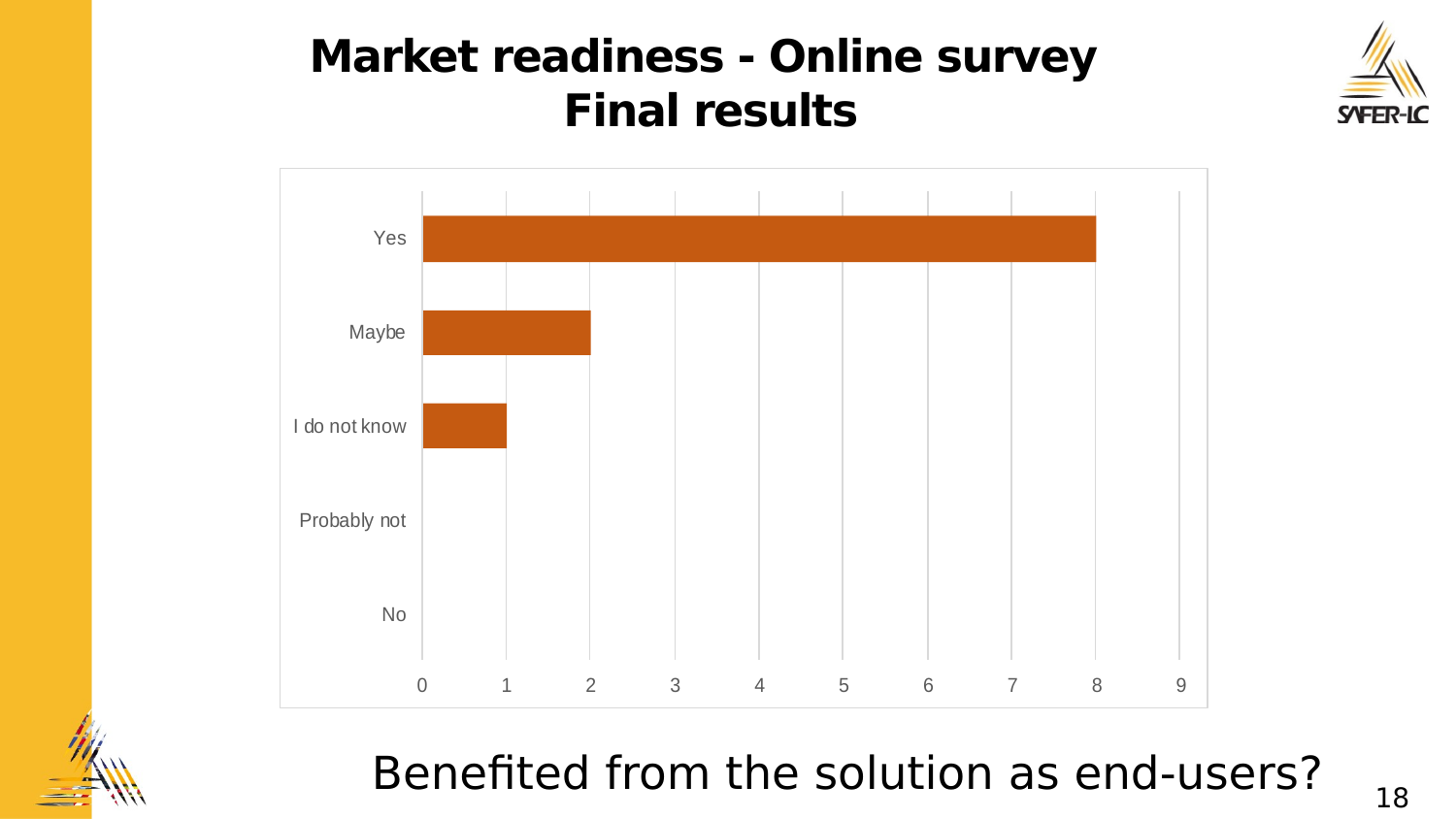![](_page_18_Picture_1.jpeg)

#### **Targeted Market**

Global (7 responses)

Regional, national or European

#### National

![](_page_18_Picture_6.jpeg)

Continental. In the global number of level crossings (LC). In France we have 15 000 LC

At each country a potential market is amount of locomotives and rail equipment which drive rail sections where level crossings are.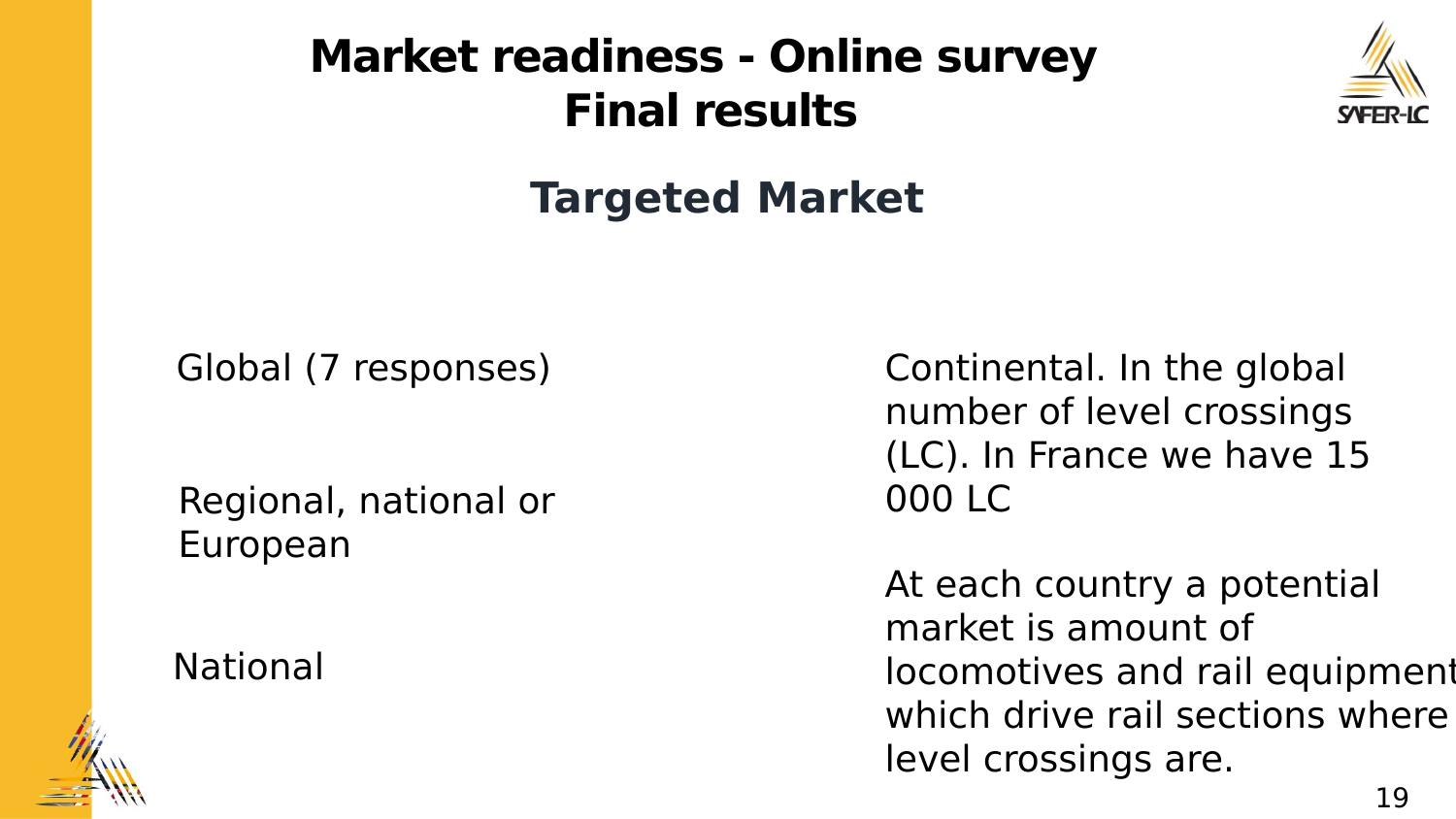![](_page_19_Picture_1.jpeg)

#### **Main beneficiaries**

![](_page_19_Figure_3.jpeg)

#### Weighed results of main beneficiaries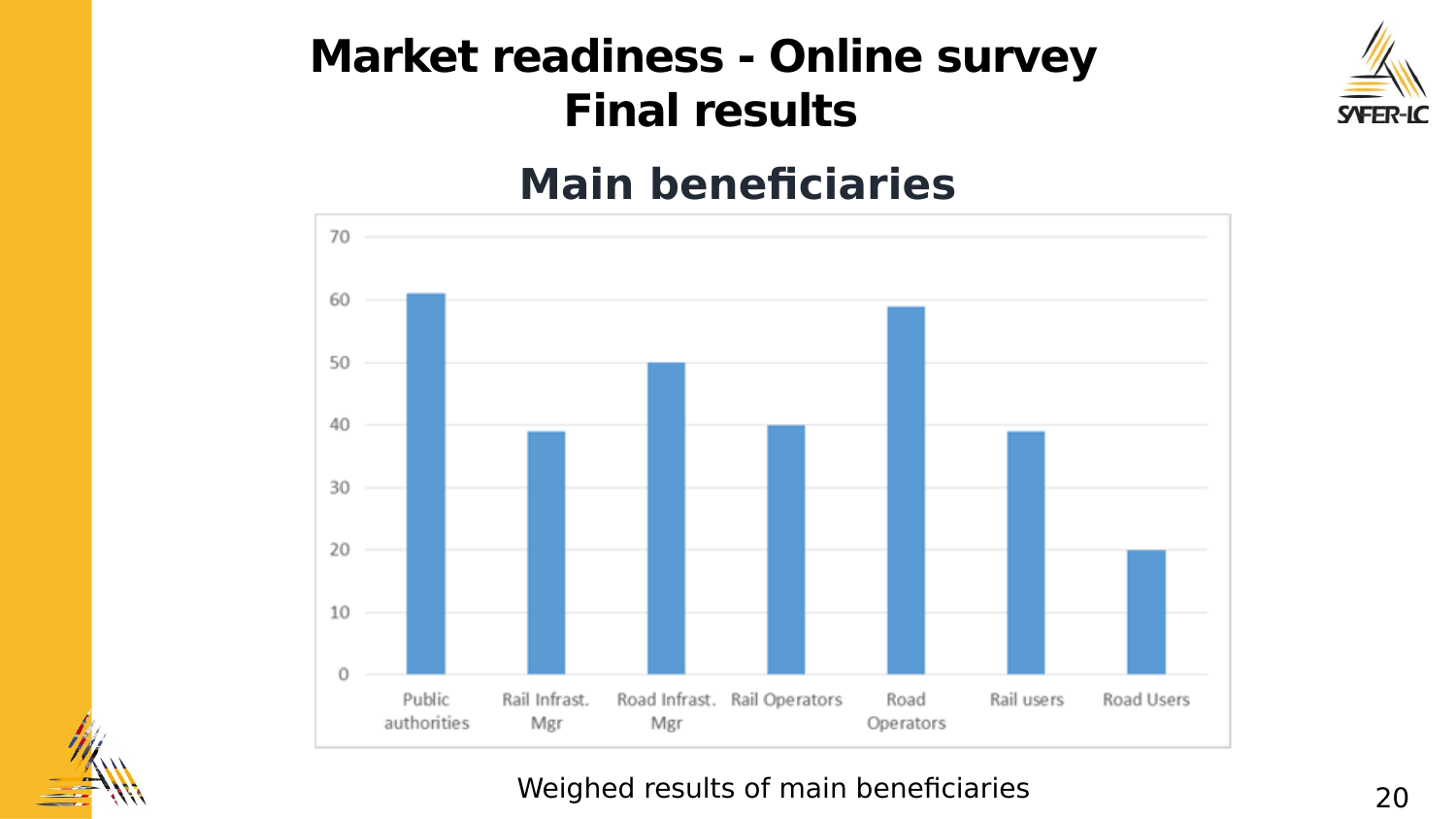![](_page_20_Picture_1.jpeg)

#### **Main stakeholders for implementation**

![](_page_20_Figure_3.jpeg)

#### Weighed results of main stakeholders for implementation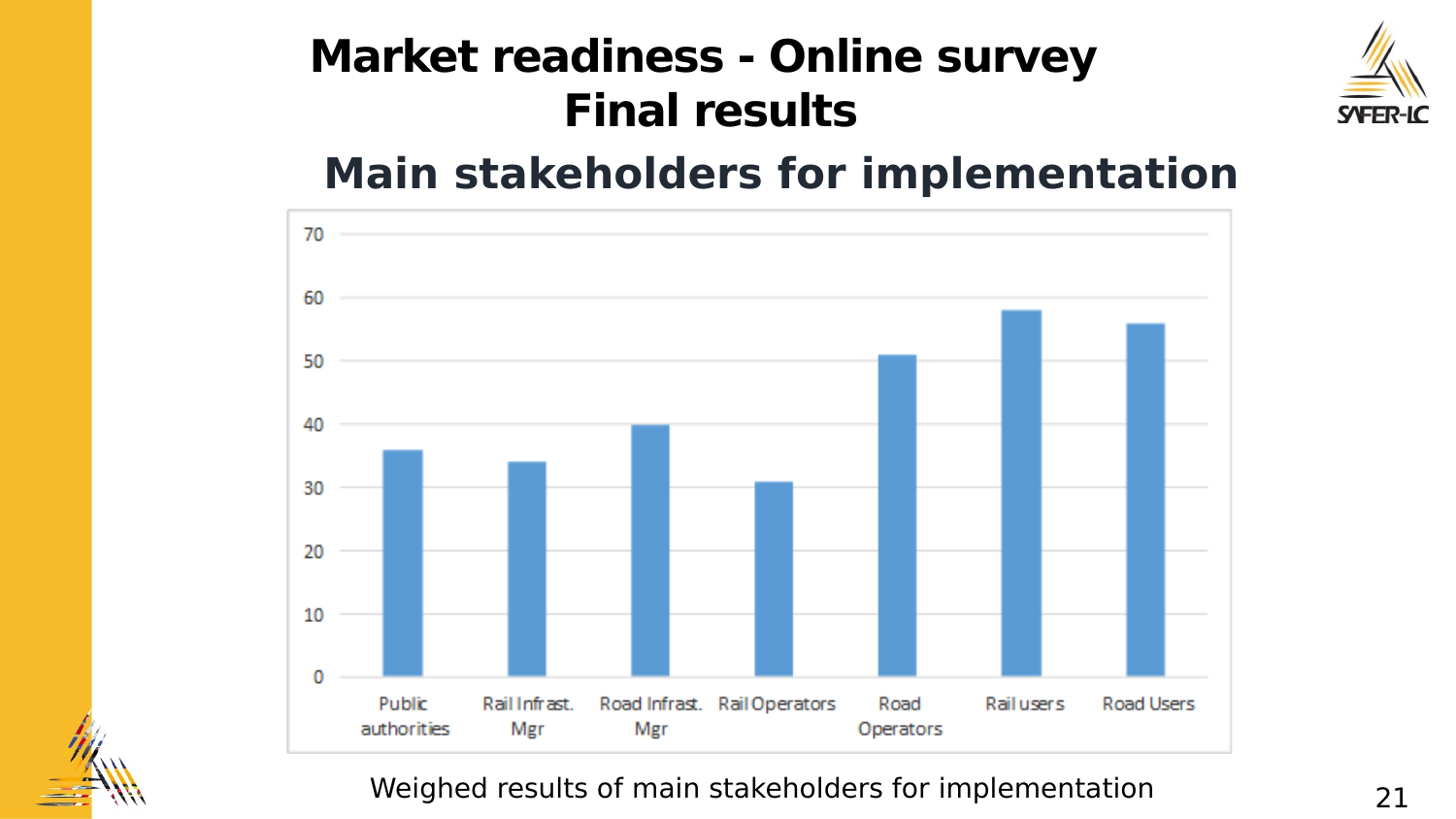![](_page_21_Picture_1.jpeg)

#### **Distribution channel(s) used to sell the**

![](_page_21_Figure_3.jpeg)

The partners need to define the distributions channels that will be used to sell the solutions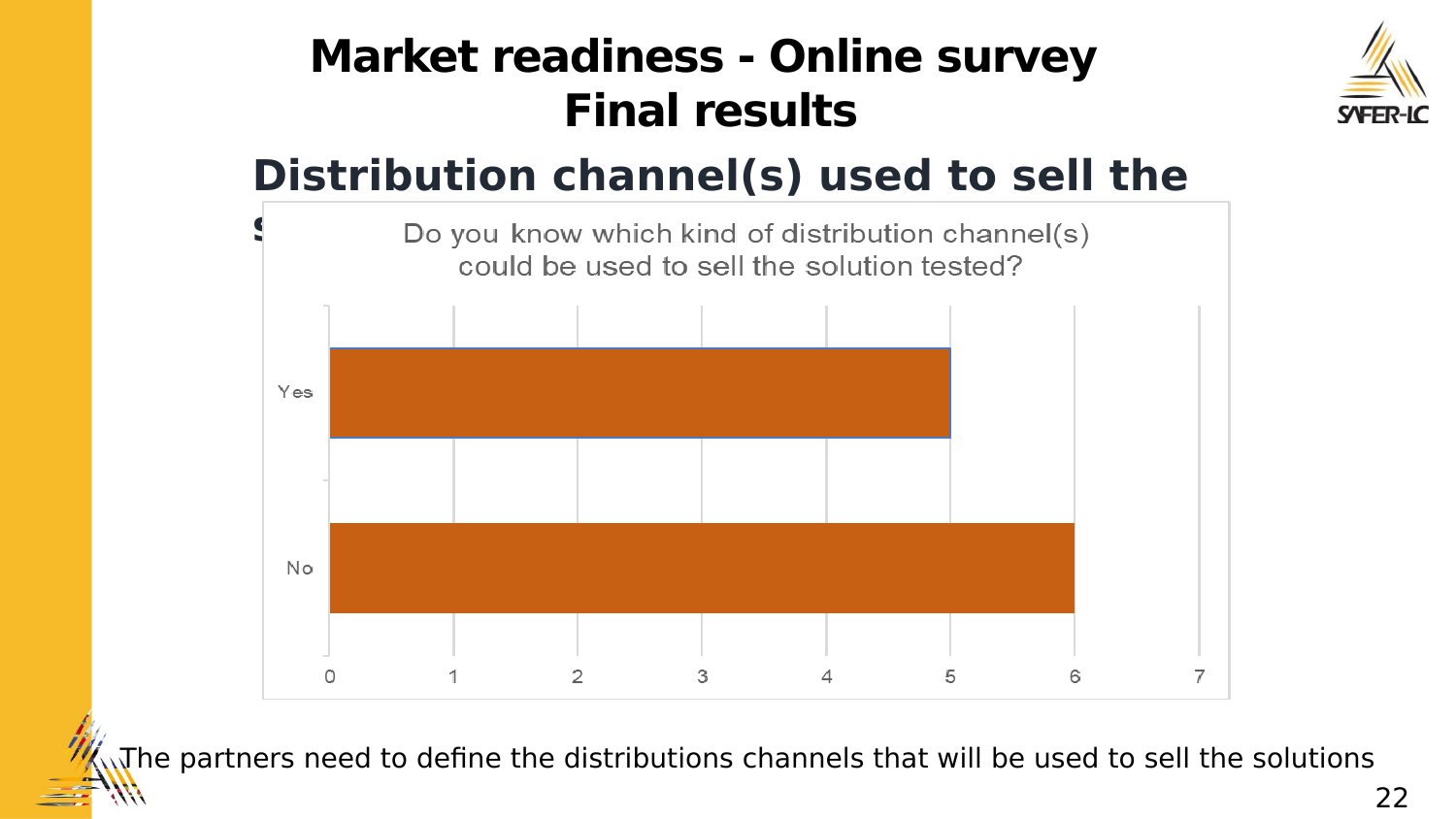## **Characteristics of SAFER-LC solutions**

![](_page_22_Picture_1.jpeg)

- SAFER-LC solutions could be provided as public goods
	- Difficult to introduce the solutions as commercial products as the free riders' problem cannot be avoided and the positive externalities created for the society
- SAFER-LC market is characterised by few but big potential customers
- There is no direct competition same products
- High ROI (return on investment) at the majority of the solutions (CBA)

![](_page_22_Picture_7.jpeg)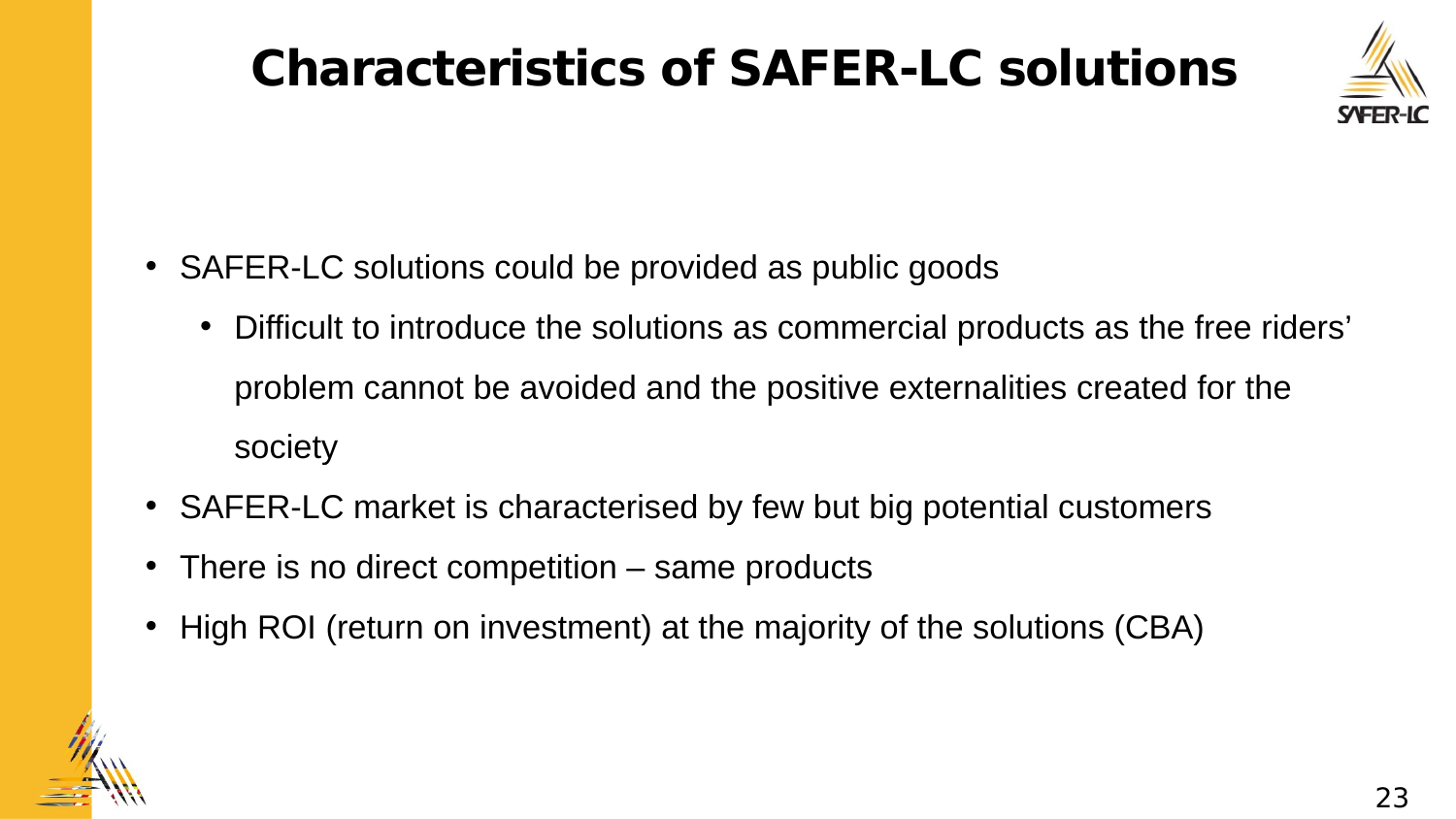## **Proposed Business Model for SAFER-LC**

![](_page_23_Picture_1.jpeg)

![](_page_23_Figure_2.jpeg)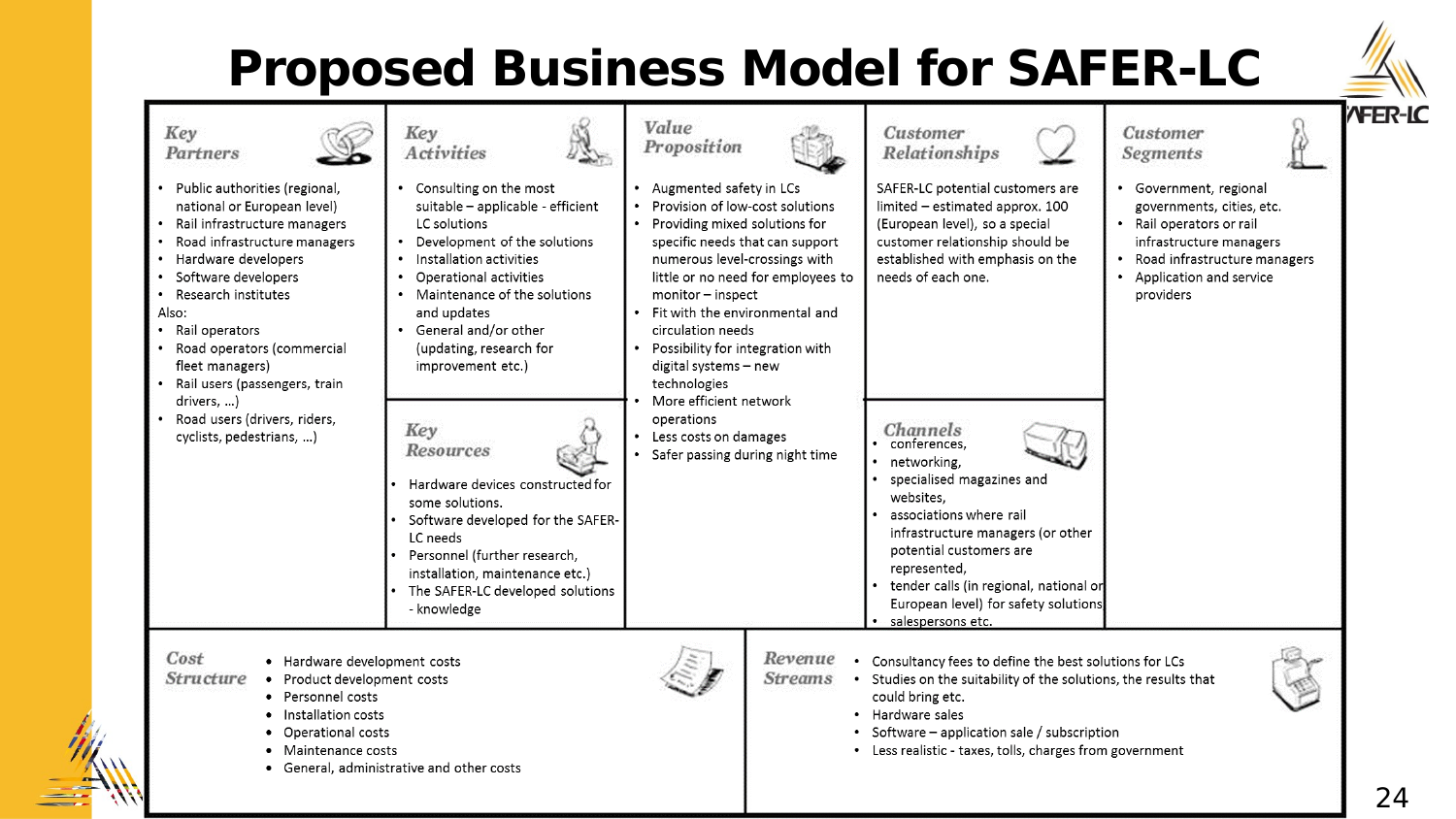![](_page_24_Picture_0.jpeg)

## **General recommendations**

![](_page_24_Picture_2.jpeg)

SAFER-LC WS3, FFE - Madrid, 05th of February 2020 25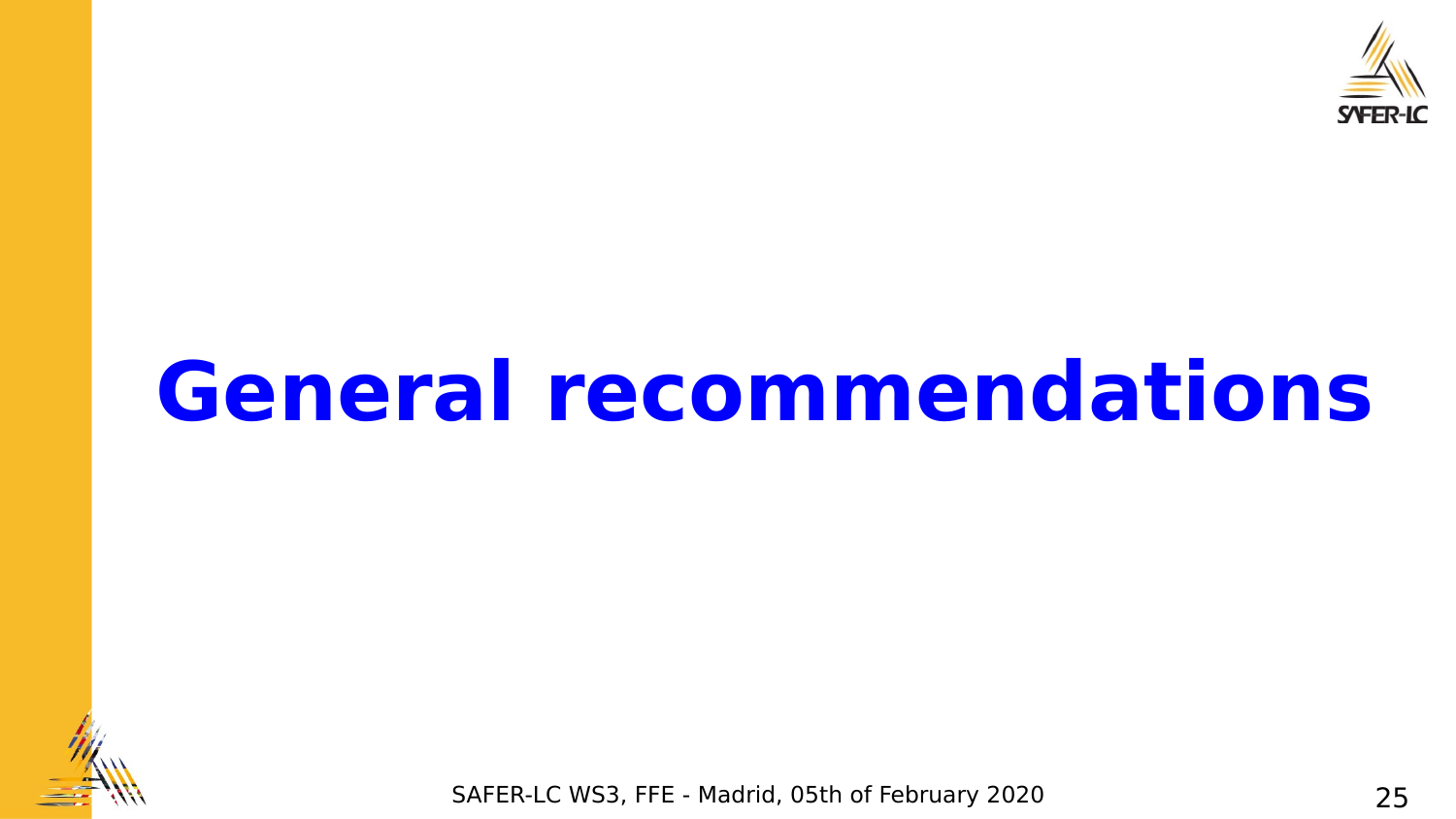### **SAFER-LC recommendations (M36)**

**Goal:** Issue general recommendations regarding various aspects

![](_page_25_Picture_2.jpeg)

- Technical specifications on the light of the project findings: LC configurations and setups, railway/road operation rules, etc.
- Implementation of the proposed solutions:
	- human processes
	- organizational framework
	- legal framework
- Best practices to secure LCs according to the LC configuration, operational context and potential hazards
- Derive a comparative analysis of the communication standards to issue a set of technical recommendations
	- Adequacy to the communication needs of the developed solutions
	- Ensure interoperability in terms of data exchange
	- Provide necessary input for standardization bodies, such as CEN and ETSI, which are defining communication and application environments for C-ITS.

![](_page_25_Picture_13.jpeg)